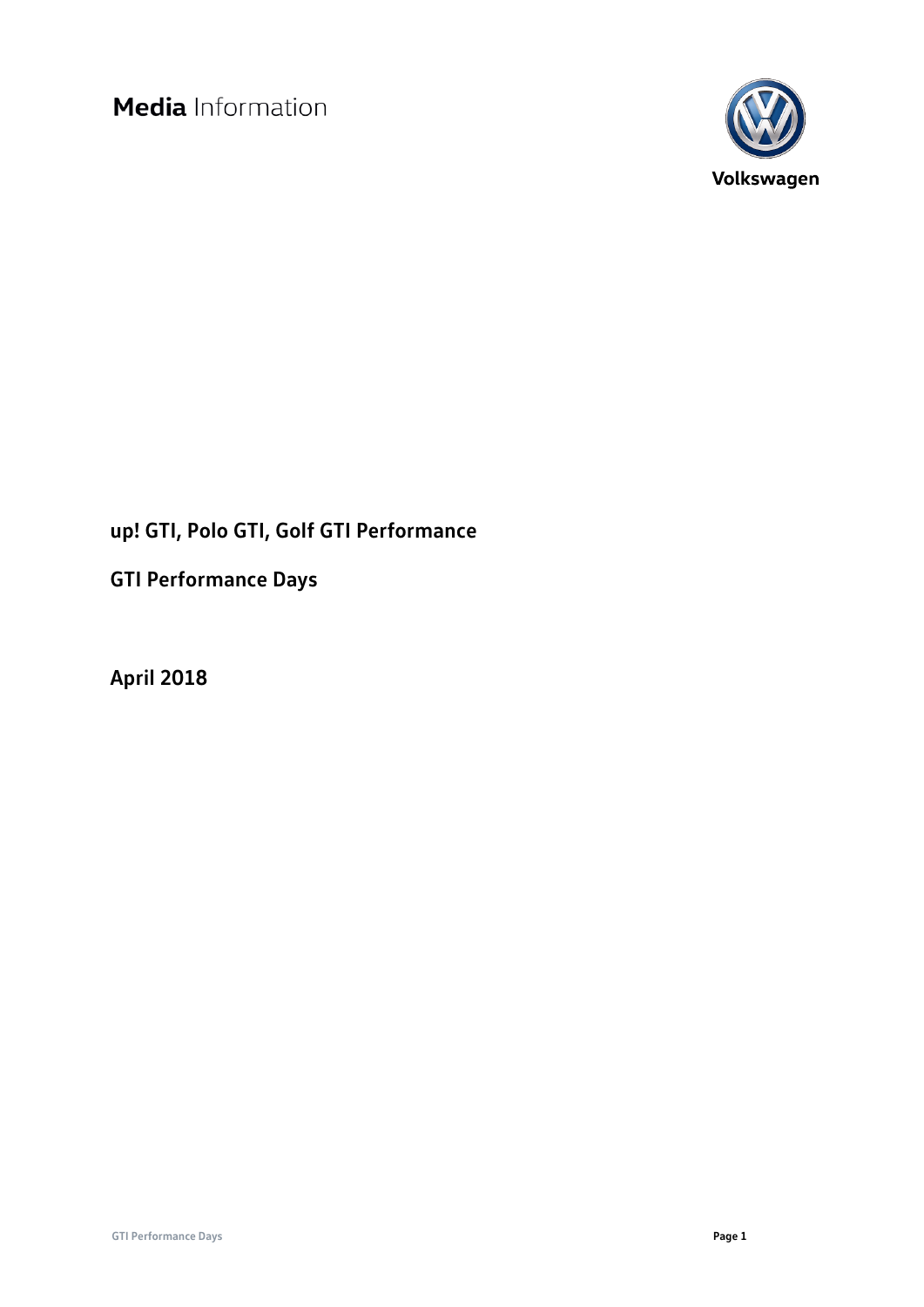

#### **Contents**

#### **up! GTI, Polo GTI, Golf GTI Performance**

#### **GTI Performance Days**

#### **Key aspects**

| GTI - pure dynamism for three model series      | Page 03 |
|-------------------------------------------------|---------|
| up! GTI - 115 PS tribute to the original GTI    | Page 04 |
| Polo GTI - 200 PS sports car in compact format  | Page 06 |
| Golf GTI Performance - 245 PS icon for the ages | Page 08 |
| Golf GTI TCR - 350 PS champion in new design    | Page 10 |
| GTI history - four legendary decades            | Page 13 |

Notes:

This press kit as well as images and videos are available online at: ww[w.volkswagen-media-services.com.](http://www.volkswagen-media-services.com/) User-ID: GTIPerformanceDays; password: up!PoloGolf18.

Features and technical data of production models apply to models offered in Germany. Details for other countries may vary.

1 = up! GTI 1.0 TSI, 85 kW - Fuel consumption in I/100 km (WLTP): combined 5.7 - 5.6; CO<sub>2</sub> emissions in g/km: 129 -127 (combined). Fuel consumption in I/100 km (NEDC): combined 4.8. CO<sub>2</sub> emissions in g/km: 110 (combined). Efficiency class: C.

2 = Polo GTI 2.0 TSI DSG, 147 kW - Fuel consumption in I/100 km (NEDC): combined 5.9. CO<sub>2</sub> emissions in g/km: 134 (combined). Efficiency class: C.

3 = Golf GTI Performance 2.0 TSI, 180 kW - Fuel consumption in I/100 km (NEDC): combined 6.6 - 6.5. CO<sub>2</sub> emissions in g/km: 150 – 148 (combined). Efficiency class: D.

4 = Golf GTI Performance 2.0 TSI, 180 kW (DSG) – Fuel consumption in I/100 km (NEDC); combined 6.3. CO<sub>2</sub> emissions in g/km: 144 (combined). Efficiency class: C.

5 = Golf GTI 2.0 TSI, 169 kW / Fuel consumption in I/100 km (NEDC): combined 6.4; CO<sub>2</sub> emissions in g/km: 148 (combined), Efficiency class: D.

 $6 =$  Golf GTI 2.0 TSI, 169 kW (DSG) / Fuel consumption in I/100 km (NEDC): combined 6.4 – 6.3; CO<sub>2</sub> emissions in g/km: 148 – 145 (combined), Efficiency class: D.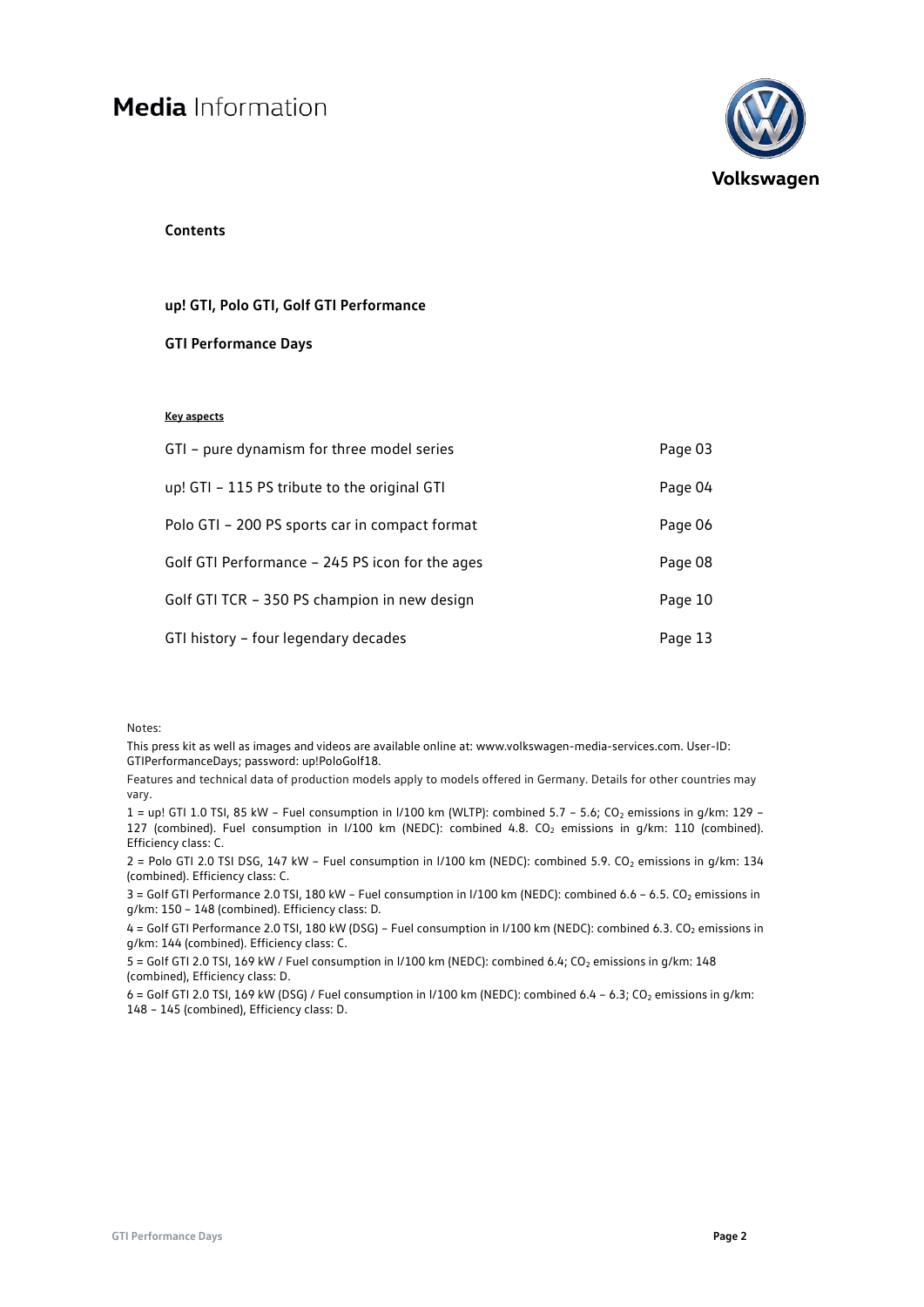

**Wolfsburg, April 2018**

## **GTI – pure dynamism for three model series Volkswagen offers the GTI as an up!, Polo and Golf**

**up!, Polo and Golf.** The GTI name is firmly embedded in the Volkswagen brand and is the most familiar designation for sporty compact cars worldwide. In 2018, Volkswagen has GTI models in the product ranges of three model series: up!, Polo and Golf. The new up!  $GTI<sup>1</sup>$  develops a power of 85 kW / 115 PS; this dynamic small car is being offered for the first time as a GTI, and it defines entry into the world of these sporty icons. In the next higher vehicle class, Volkswagen offers the current Polo GTI<sup>2</sup>. It develops 147 kW / 200 PS, making it the most powerful Polo within the model series – and it is continuing the GTI success story that has been sustained for two decades. Meanwhile, the 180 kW / 245 PS Performance version of the Golf GTI $3/4/5/6$  is pointing the way towards summer.

The last time there were GTI models in three model series was from 2000 to 2005. Back then the Lupo GTI was added to the GTI range beneath the Polo and Golf. As early as 1977 there was almost a triumvirate: 41 years ago, the Scirocco GTI and Passat GTI made their appearances, joining the GTI ranks with the Golf GTI. As top sporty versions they had the privilege of bearing the three legendary letters on their radiator grilles and boot lids. The Passat, however, only did so as a concept car. When it went into production in 1979, it was called a GLI rather than a GTI. Be that as it may, all Volkswagen GTI models have shared a common trait since 1976: perfectly balanced dynamic handling. It is the secret behind the success of the GTI concept – an alliance of a highly agile drive system, low weight, stiff yet comfortable running gear, reliable front-wheel drive and an ergonomically optimal seating position behind a high-grip sport steering wheel.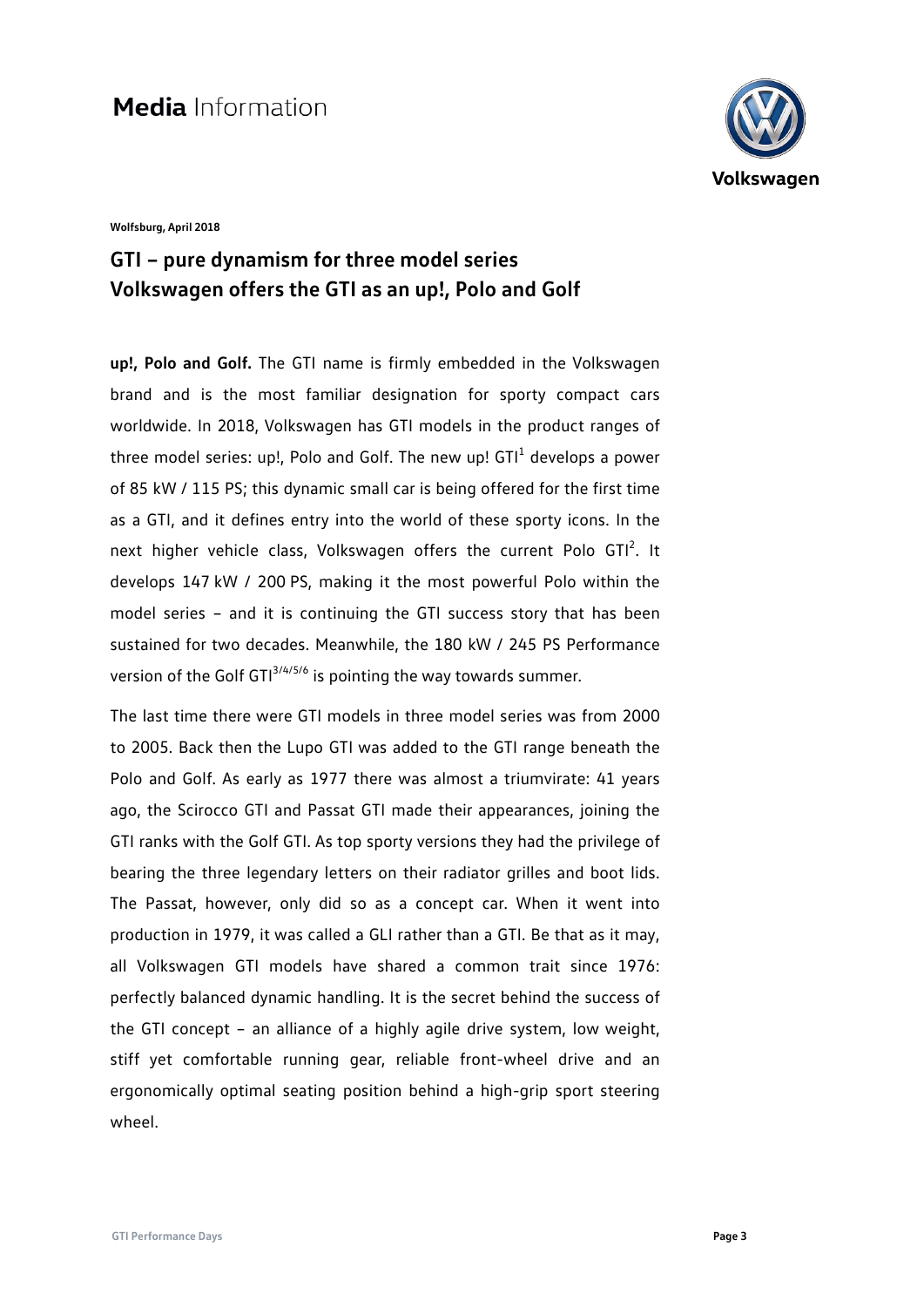

## **up! GTI – 115 PS tribute to the original GTI**

#### **Key facts about the up! GTI**

- The up! GTI brings the concept of the iconic GTI to the small car segment: with performance figures of 115 PS, 200 Nm, 196 km/h and 8.8 seconds (0-100 km/h).
- Based on its dimensions and performance, the up! GTI follows in the tracks of the first Golf GTI of 1976. It does so, however, with modern TSI technology and intelligent connectivity.
- The up! GTI is always online via smartphone. Be that to listen to music or to navigate.
- The up! GTI is fitted with a petrol particulate filter and fulfils the new Euro 6 AG emissions standard.
- The up! GTI comes with an infotainment system, air conditioning and ambient lighting as standard.

**A sports car in original GTI format.** It is the small GTI that enables younger drivers to fulfil a dream, and those who are perhaps not-so-young to rekindle old memories: four decades after the first Golf GTI made its debut, the new up! GTI is launching in 2018. A sporty car very much in the spirit of the original GTI. The concept and power output of the 85 kW / 115 PS up! GTI are broadly in line with the Golf GTI Mk1 unveiled in 1976 with 81 kW / 110 PS. As a compact bundle of power, the new up! GTI pays tribute to this icon – with crisp dimensions, low weight, a powerful and fuel-efficient engine (WLTP consumption, combined: 5.7 to 5.6 l/100 km), greater downforce on the rear axle, sports running gear and the typical insignia of a GTI (including red stripes in the radiator grille, red brake calipers and "Clark" plaid seat covers). The sports car brings a new dimension of driving fun to the small car class, thus creating a clear link back to the very first compact Golf GTI. One typical GTI element is the finely tuned sports running gear. It gives the car the agility of a go-kart, while simultaneously providing a high level of comfort. The GTI will also be the first up! to come with a petrol particulate filter. The up! GTI fulfils the new European Euro 6 AG emissions standard with this catalytic converter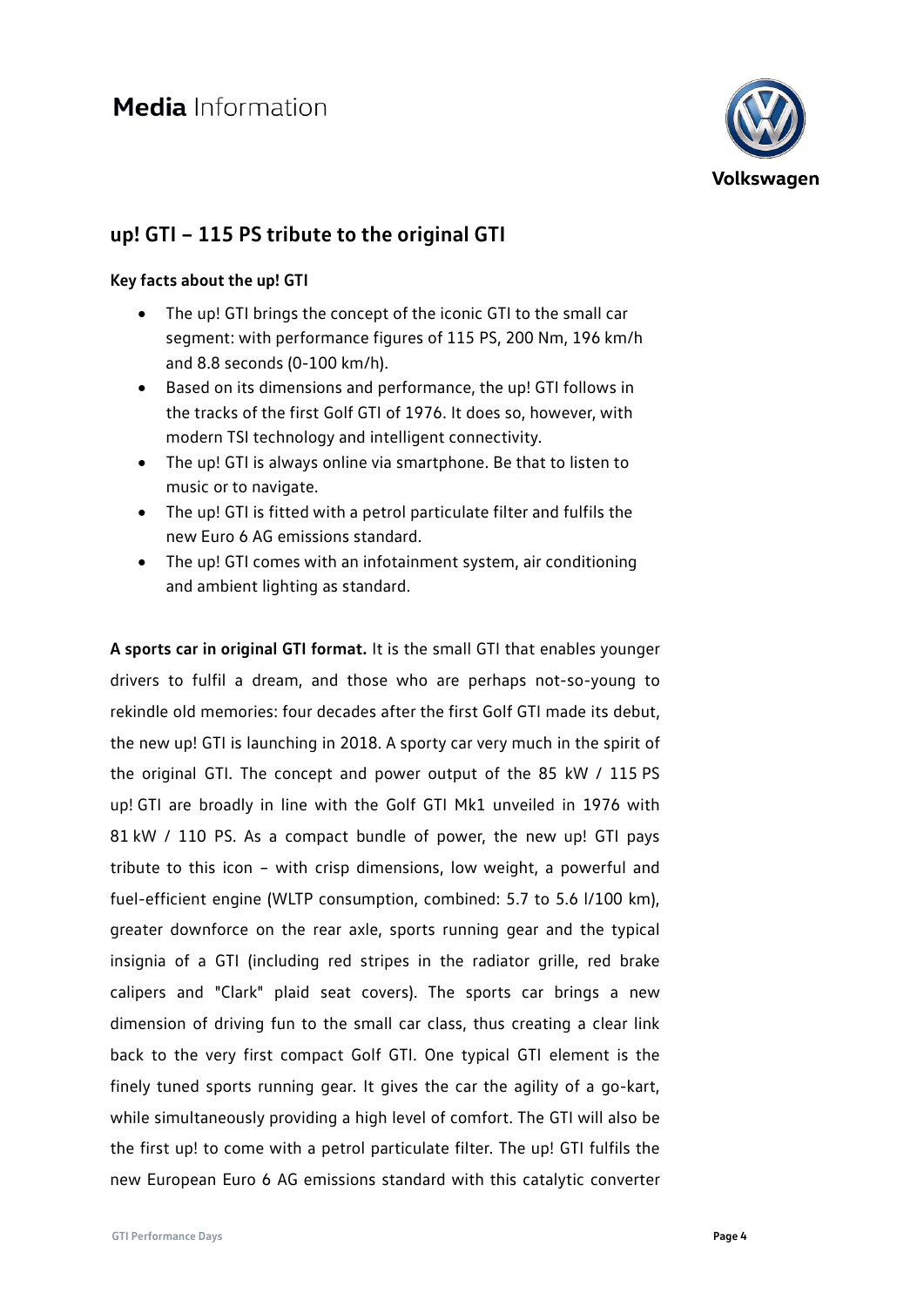

system. However, the most powerful of all up! models remains affordable. As with the Golf GTI Mk1, high performance does not mean high prices with the new up! GTI either. In Germany, for example, the home country of the GTI inventor, the series' top model is available for  $£16,975$  - including sports running gear (15 mm lower body), air conditioning, ambient lighting, redesigned 17-inch alloy wheels ("Brands Hatch") and an infotainment system.

Other key parameters of the up! GTI read like those of a Golf GTI Mk1 transported to modern times. Weight: 1,070 kg. Top speed: 196 km/h. 0-100 km/h: 8.8 seconds. Its colours are classic and typical of the GTI: the monochrome hues "pure white", "red", "dark silver metallic" and "black pearl". The roof of the white, red and silver up! GTI is also optionally available in contrasting "black". The sports running gear and the steering ratio of the electromechanical power steering, meanwhile, are tuned for crisp handling. A sound actuator ensures that the new up! sounds like a GTI inside but is compatible with the city outside.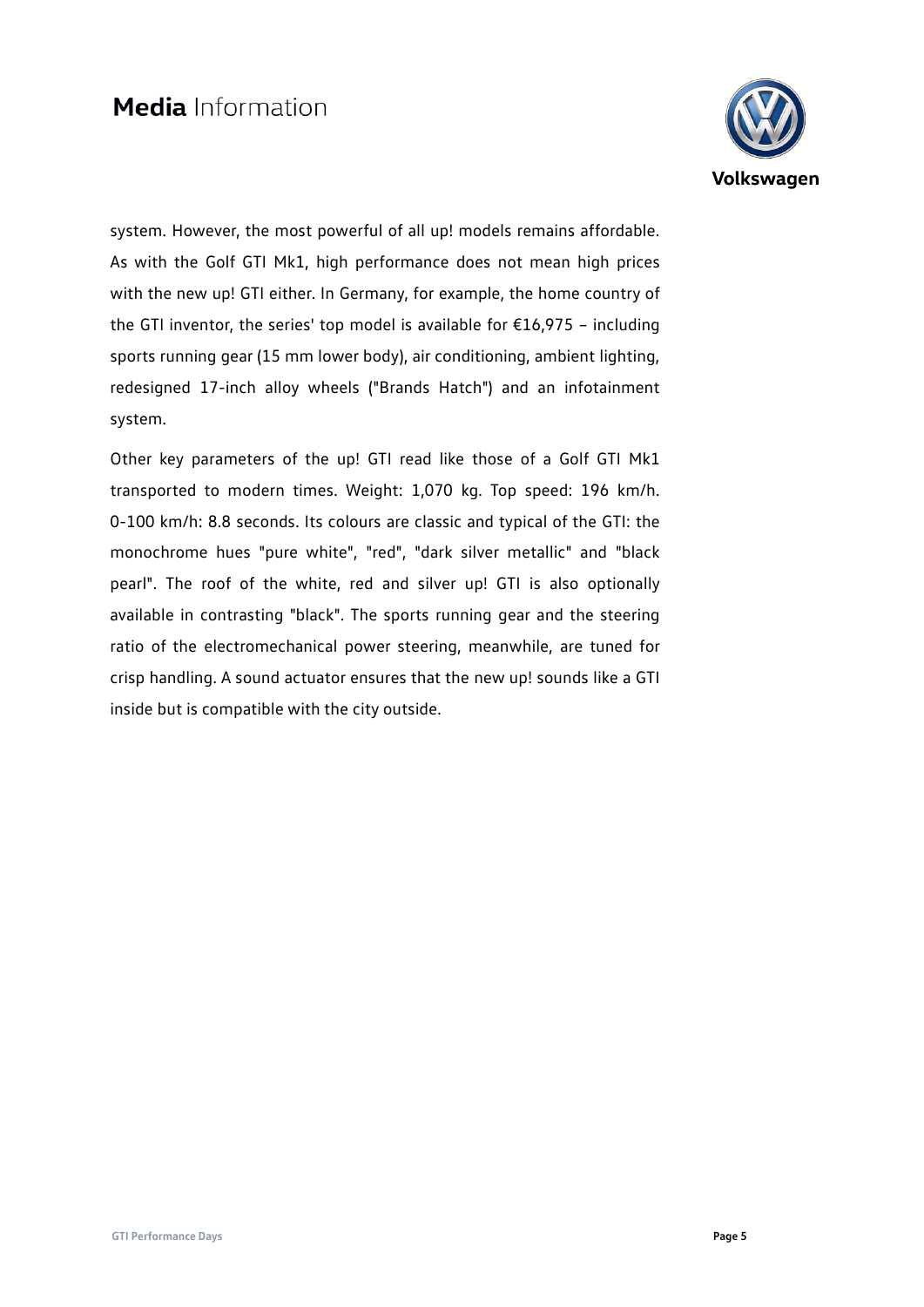

## **Polo GTI – 200 PS sports car in compact format**

#### **Key facts about the Polo GTI**

- The new Polo GTI dynamises the segment of small compacts with its 200 PS turbocharged engine.
- 320 Nm of torque, sports running gear and XDS differential lock make the Polo a four-door compact sports car.
- GTI insignia such as the legendary red stripe in the radiator grille add individuality to its expressive design.
- Now, for the first time, there is a Polo GTI with fully digital instruments and glass-encased infotainment systems.
- Air conditioning, top sport seats in legendary "Clark" plaid pattern, new 17-inch wheels, red painted brake calipers.

**A sporty icon.** Three letters, inextricably linked to Volkswagen: GTI. Gran Turismo Injection. For two decades now, the Polo GTI has been in the GTI range along with the Golf GTI. And in its latest generation, it is gaining plenty of momentum with a power output of 147 kW / 200 PS, a 6-speed DSG fitted as standard and a top speed of 237 km/h. Just 6.7 seconds is all it takes to sprint from 0 to 100 km/h. Its fuel consumption of 5.9 l/100 km reflects the drive system's efficiency. The new Polo GTI is another highlight in the long history of the GTI. Just step in, adjust the sports seats, buckle up – and there is an ergonomically tuned connection between human and machine. In the new Polo GTI, the start button for the engine becomes the trigger for a great driving experience. That is because the development team has created a dynamism which enables an engaged style of driving, yet it has integrated superior safety and a high level of comfort as well. This synthesis of dynamism, safety and comfort is the secret behind the success of the GTI concept and a core characteristic of the new Polo GTI.

Key features: a very agile drive system, low unladen weight (1,355 kg) and high power-to-weight ratio (6.78 kg/PS), sports running gear that is stiff but also good for long-distance driving, a safe front-wheel drive system and an ergonomically optimal seating position. This is all packaged in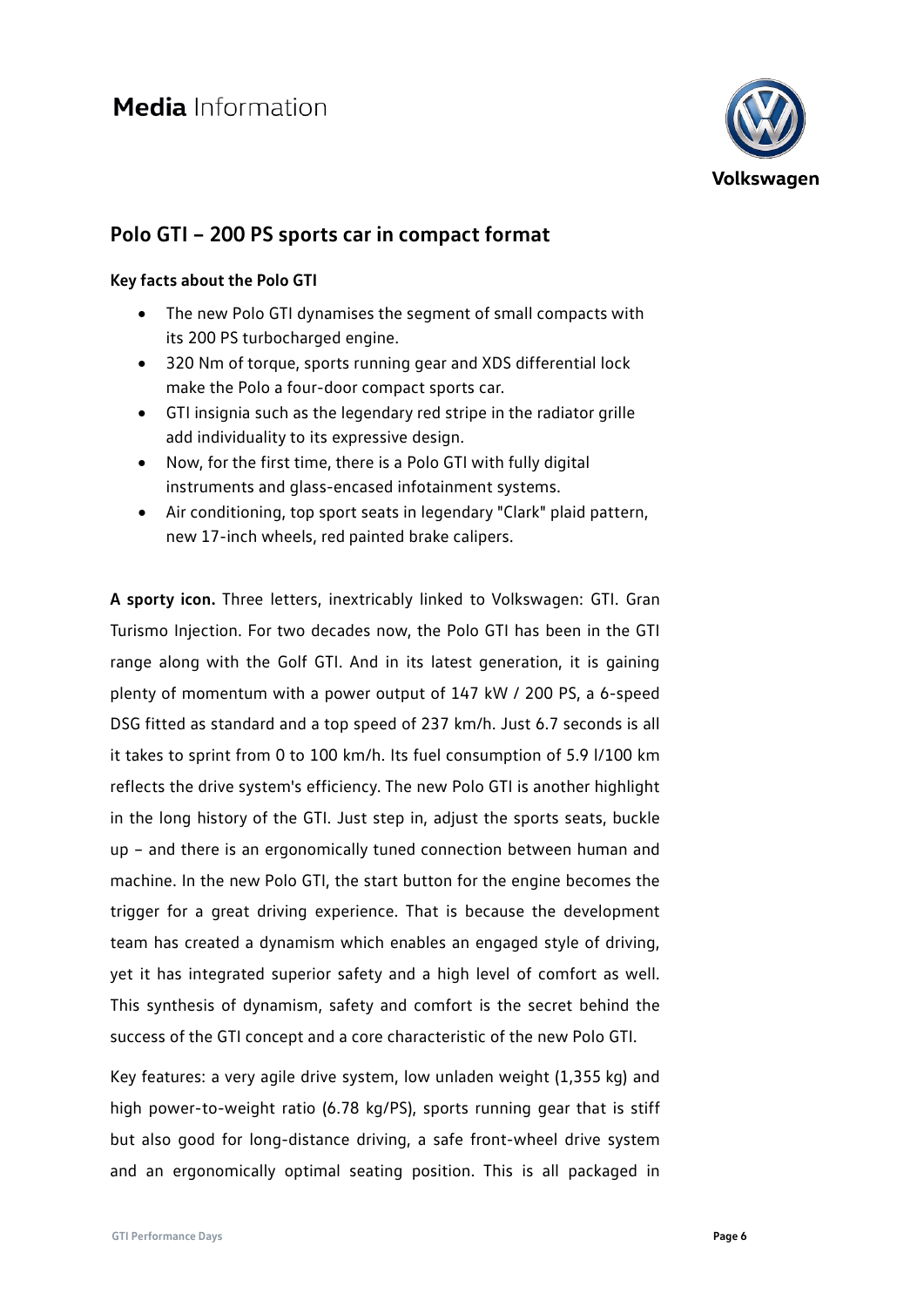

expressive exterior and interior designs that are upgraded by classic GTI insignia such as the typical red stripe in the radiator grille, GTI gear knob and legendary "Clark" plaid seat covers and are equipped with a networked and extensively digitalised cockpit. The Polo GTI, which always comes with four doors, is therefore an ideal, affordable and compact new-generation sports car.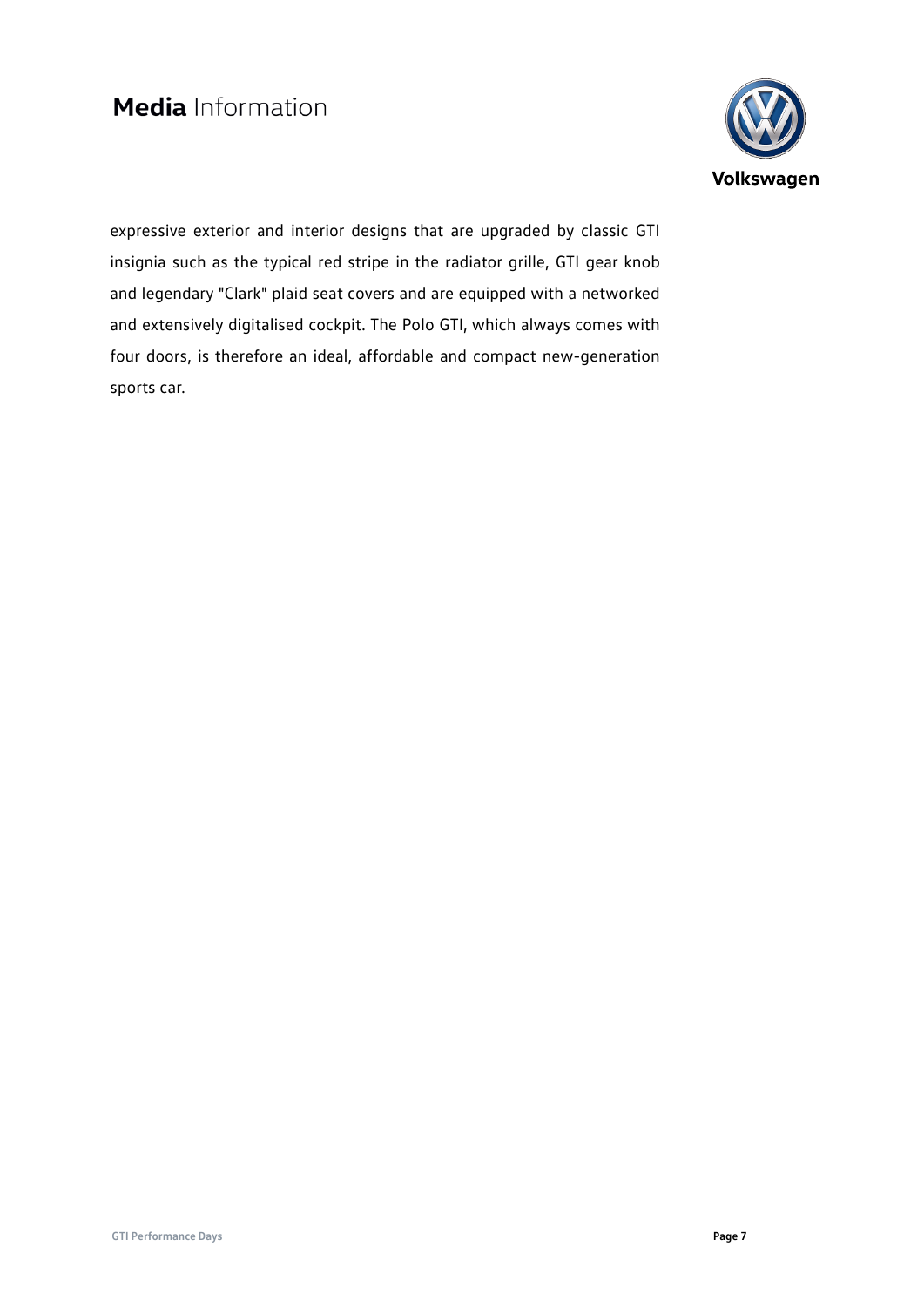

### **Golf GTI Performance – 245 PS icon for the ages**

#### **Key facts about the Golf GTI Performance**

- The Golf GTI Performance is equipped with a 180 kW / 245 PS turbocharged engine at the plant in Wolfsburg.
- The Golf GTI Performance is delivered with digital instruments (Active Info Display) as standard.
- LED dipped and main beam headlights, LED daytime running lights and LED tail light clusters are also fitted as standard.
- A front differential lock is part of the superior drive system of the Golf GTI Performance.
- The Golf GTI Performance can be delivered with an automaticallyshifting 7-speed dual clutch transmission (DSG).

**Cult status.** The first Golf GTI made its debut 42 years ago – and ever since this Volkswagen has been writing history as icon of compact sports cars. The current Golf GTI Performance has an output of 180 kW / 245 PS. Its 2.0 litre four-cylinder turbocharged engine's maximum torque is 370 Nm (between 1,600 and 4,300 rpm). With this engine, the Golf GTI Performance accelerates to 100 km/h in a short 6.2 seconds. The sports car's top speed with a 6-speed manual transmission is 250 km/h. The top speed of the version with the optional 7-speed dual clutch transmission (DSG) is 248 km/h. There are also slight differences in fuel economy: at 6.3 l/100 km (NEDC, combined), the DSG version of the Golf GTI Performance is 0.2 to 0.3 l/100 km more fuel efficient.

The Golf GTI Performance is characterised by exclusive features. Highlights include high-performance brakes (red painted brake calipers on front brakes), a front differential lock and the Active Info Display (fully digital instruments). Other features include LED dipped and main beam headlights, LED daytime running lights, LED rear lights, Front Assist area monitoring system with City Emergency Braking and Pedestrian Monitoring, the agile progressive steering system, sports running gear, top sport seats in front, ambient lighting, 2- zone automatic "Air Care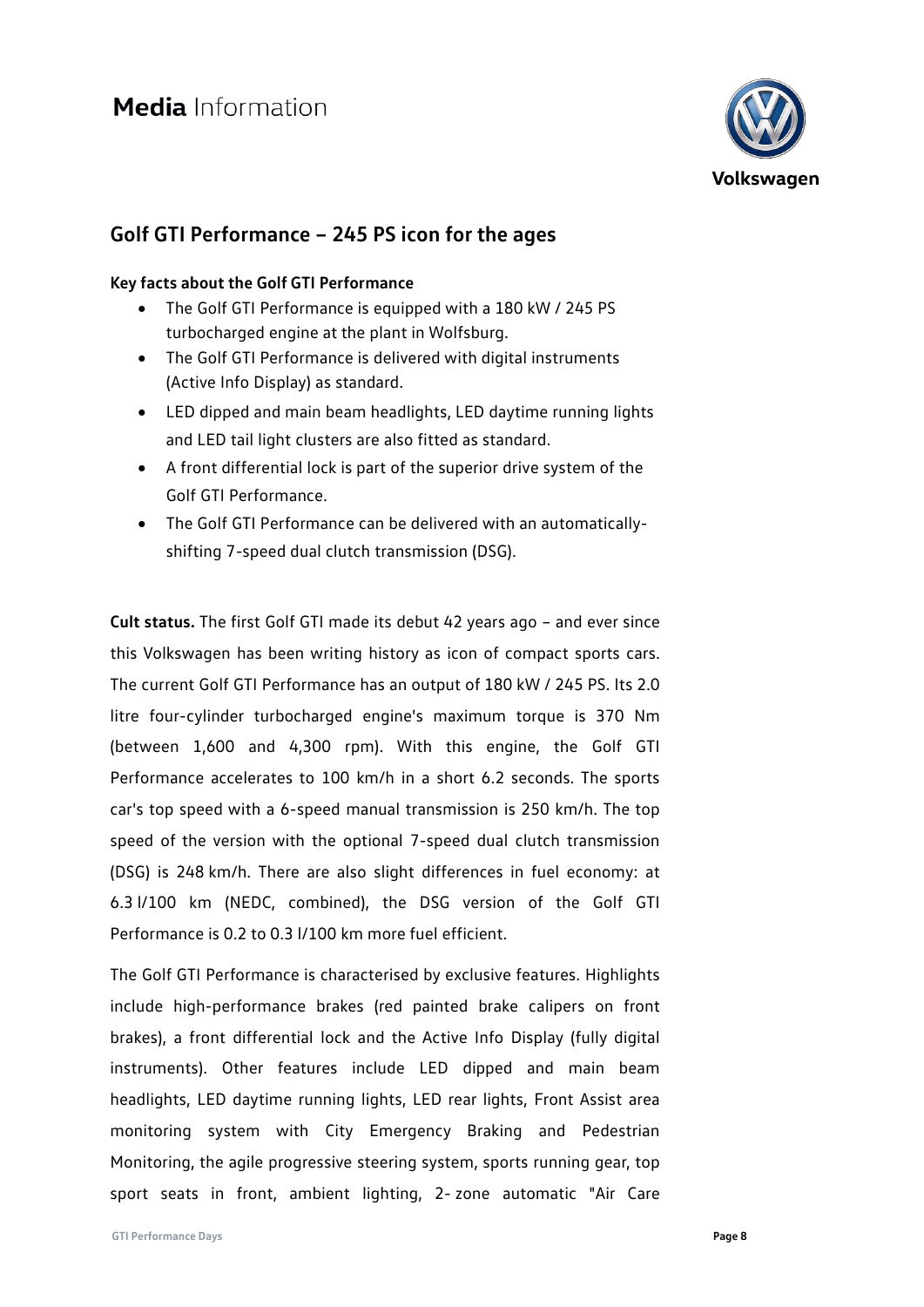

Climatronic" air conditioning, 17-inch "Brooklyn" alloy wheels, Composition Media infotainment system including phone and USB interfaces, rain sensor, automatically dipping rear-view mirror and leather-trimmed multifunction sport steering wheel. Naturally, the iconic models also feature typical GTI insignia such as the red stripe on the radiator grille and in the LED headlights as well as the classic "Clark" seat covers in plaid design.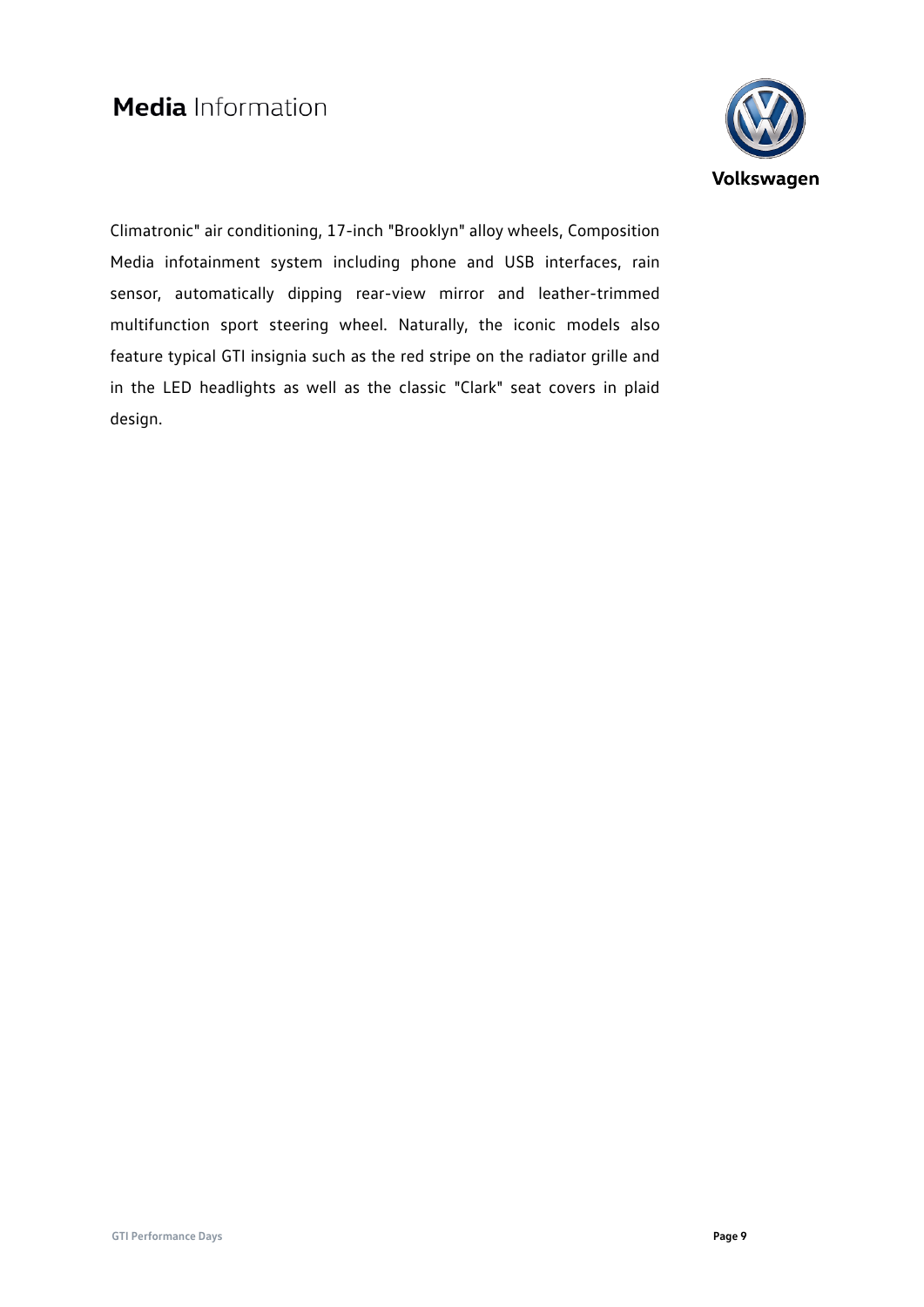

## **Golf GTI TCR – 350 PS champion in new design**

### **TCR titleholder goes to the starting line with new aerodynamics**

### **Key facts about the Golf GTI TCR**

- The Golf GTI for circuit racing is getting a facelift for the 2018 season.
- Proven technology package with a two-litre turbocharged engine that produces 257 kW / 350 PS.
- More than 100 units built in short run and handcraft production since 2016.
- A genuine winner with twelve international championship titles in TCR series across the globe to date.

**Update for a car with winning ways.** The Golf GTI TCR, the successful race version of the TCR International Series championship titleholder, is getting a facelift for the 2018 season. Like the production model, this front end of the successful competition touring car was also redesigned to visually highlight the close technical relationship between the sporty Golf GTI models more emphatically.

"The new look of the Golf GTI TCR was created in close cooperation with Volkswagen Design. Here we want to underscore how closely related the production and race versions are to one another", explains Sven Smeets, Motorsport Director at Volkswagen. "The engine, for example, comes directly from production car manufacturing, and it is modified just slightly for use in racing."

### **Engine specifications of the Golf GTI TCR:**

**Ample power for every situation.** The 2.0-litre turbocharged engine of the Golf GTI TCR produces 257 kW / 350 PS and can deliver a maximum torque of 420 Newton-metres to the front wheels – via the customer's choice of a racing gearbox or a dual clutch gearbox (DSG).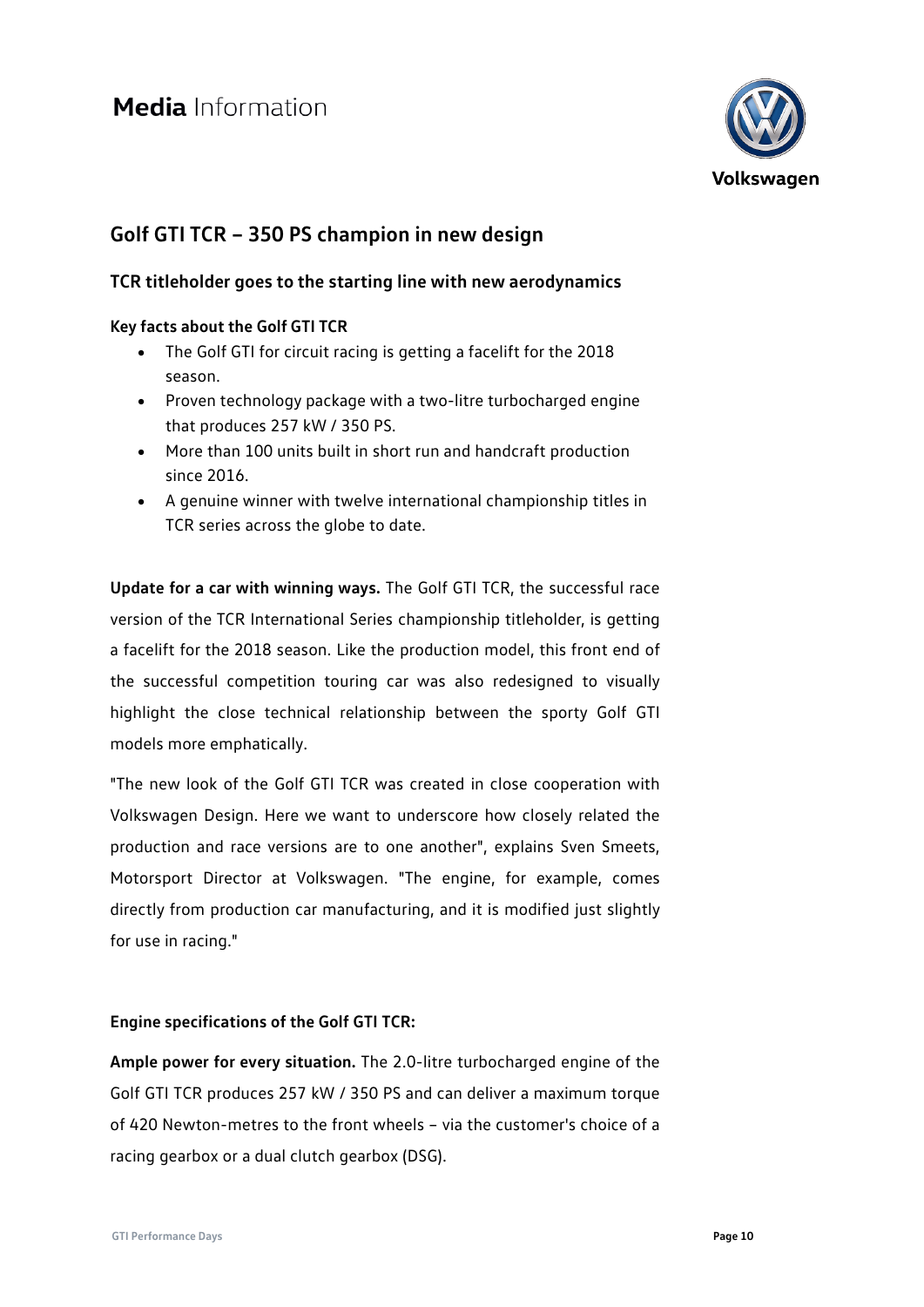

#### **Body specifications of the Golf GTI TCR:**

**Perfectly distributed.** As in the Golf GTI Performance, a front differential lock prevents wheelspin of the drive wheels.

**Less air drag.** Wings with special contours and openings boost the car's aerodynamic efficiency on the race course.

Well protected. No air conditioner, no sound system - instead, the driver sits in a safety cell made of steel tubes as thick as a person's arm. The protection package is rounded out by a shell race seat with head protectors and six-point seat belt.

**High flyer.** The GTI TCR's body was widened by 15 centimetres compared to the standard production Golf GTI Performance. The body of a TCR vehicle is permitted to have a maximum overall width of 1,950 millimetres. All other add-on aerodynamic parts conform to TCR regulations and were tested in a wind tunnel.

**Energy.** A safety fuel tank constructed according to TCR regulations is mounted at the rear, in front of the rear axle.

**Downforce.** A distinctive rear wing made of aluminium gives the GTI TCR the downforce it needs in fast cornering.

#### **Cockpit specifications of the Golf GTI TCR:**

**Sporty without compromise.** For weight reasons, there are no door trim panels or window lifts. A strap is used to unlock the driver's door.

**Command headquarters.** The driver not only uses the steering wheel to steer the car, but also to control all important functions – such as the pit radio, headlights and cockpit ventilation.

**Fast shifting.** Customers can choose from two transmission variants: DSG or a sequential race gearbox.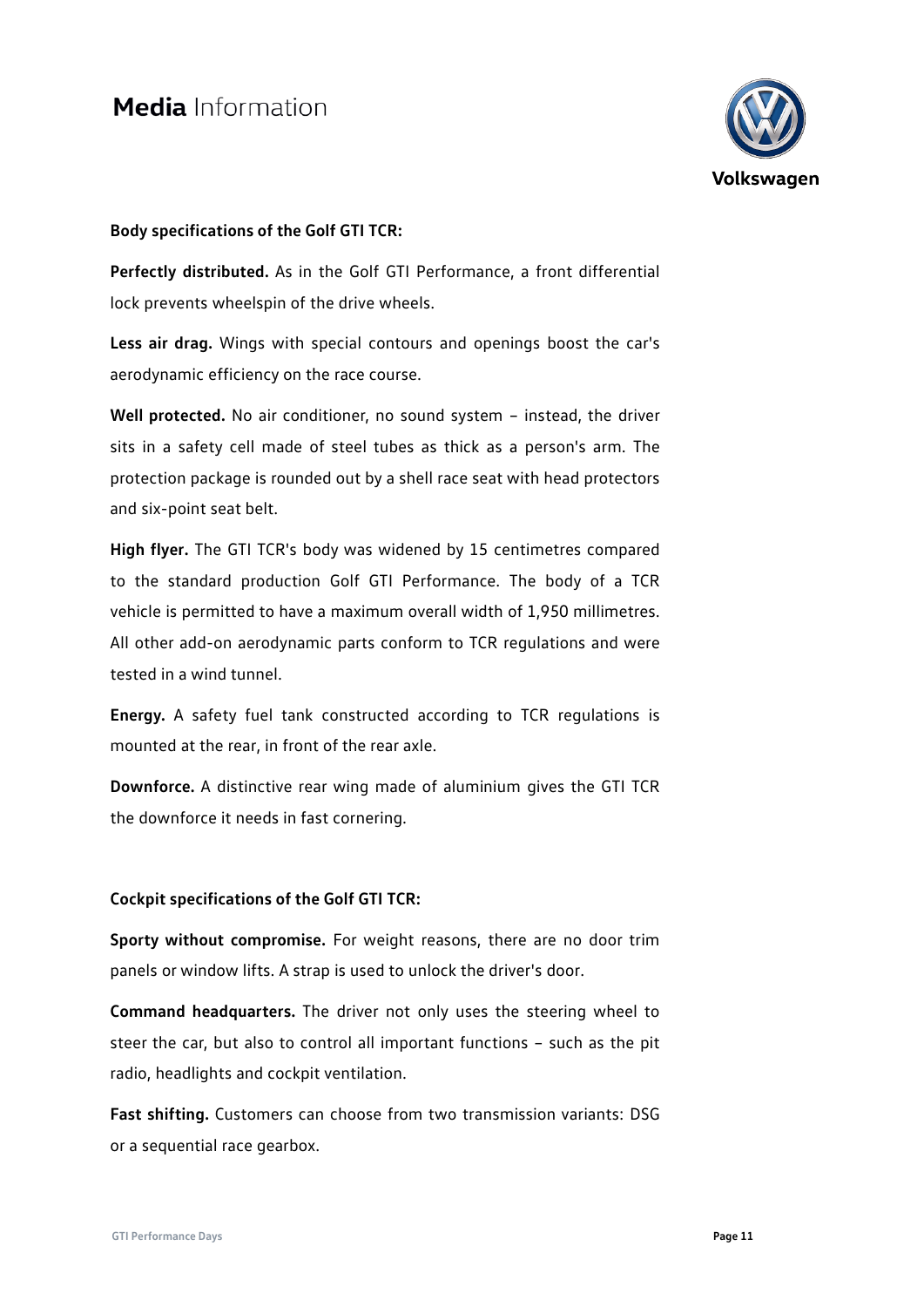

**Fine tuning during the drive.** The driver can adjust the balance of braking power between the front and rear wheels.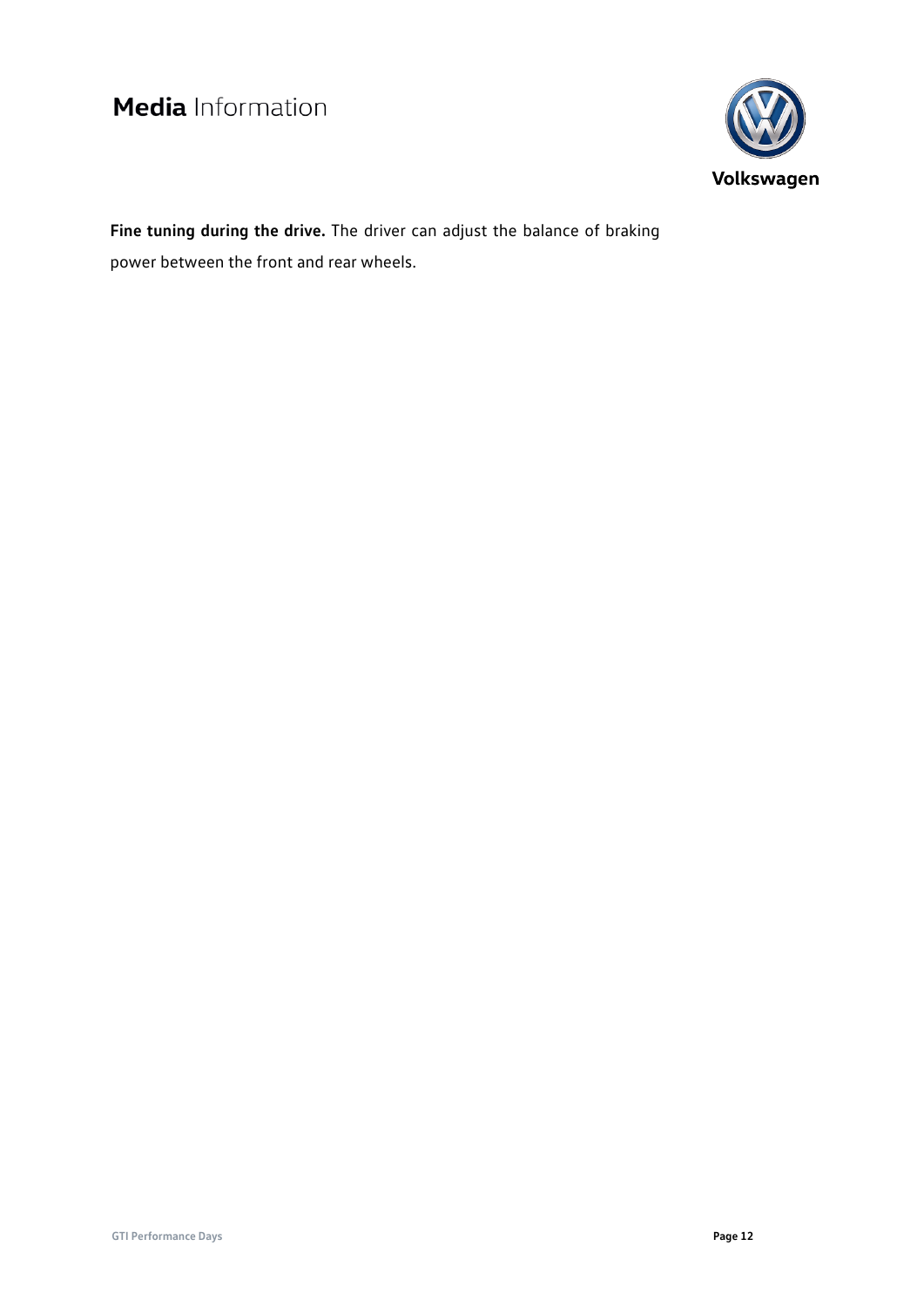

## **GTI history – four legendary decades**

### **Milestone summary of GTI models produced to date:**

1976

Golf GTI / 110 PS at launch (based on Golf Mk1)

Scirocco GTI / 110 PS at launch (based on Scirocco Mk1)

#### 1977

Passat GTI / 110 PS concept car (based on Passat Mk1)

#### 1981

Scirocco GTI / 110 PS at launch (based on Scirocco Mk2)

#### 1983

Golf "Pirelli GTI" / 112 PS at launch (based on Golf Mk1)

#### 1984

Golf GTI / 112 PS at launch (based on Golf Mk2)

#### 1986

Golf GTI 16V / 139 PS at launch (based on Golf Mk2)

#### 1990

Golf GTI G60 / 160 PS at launch (based on Golf Mk2)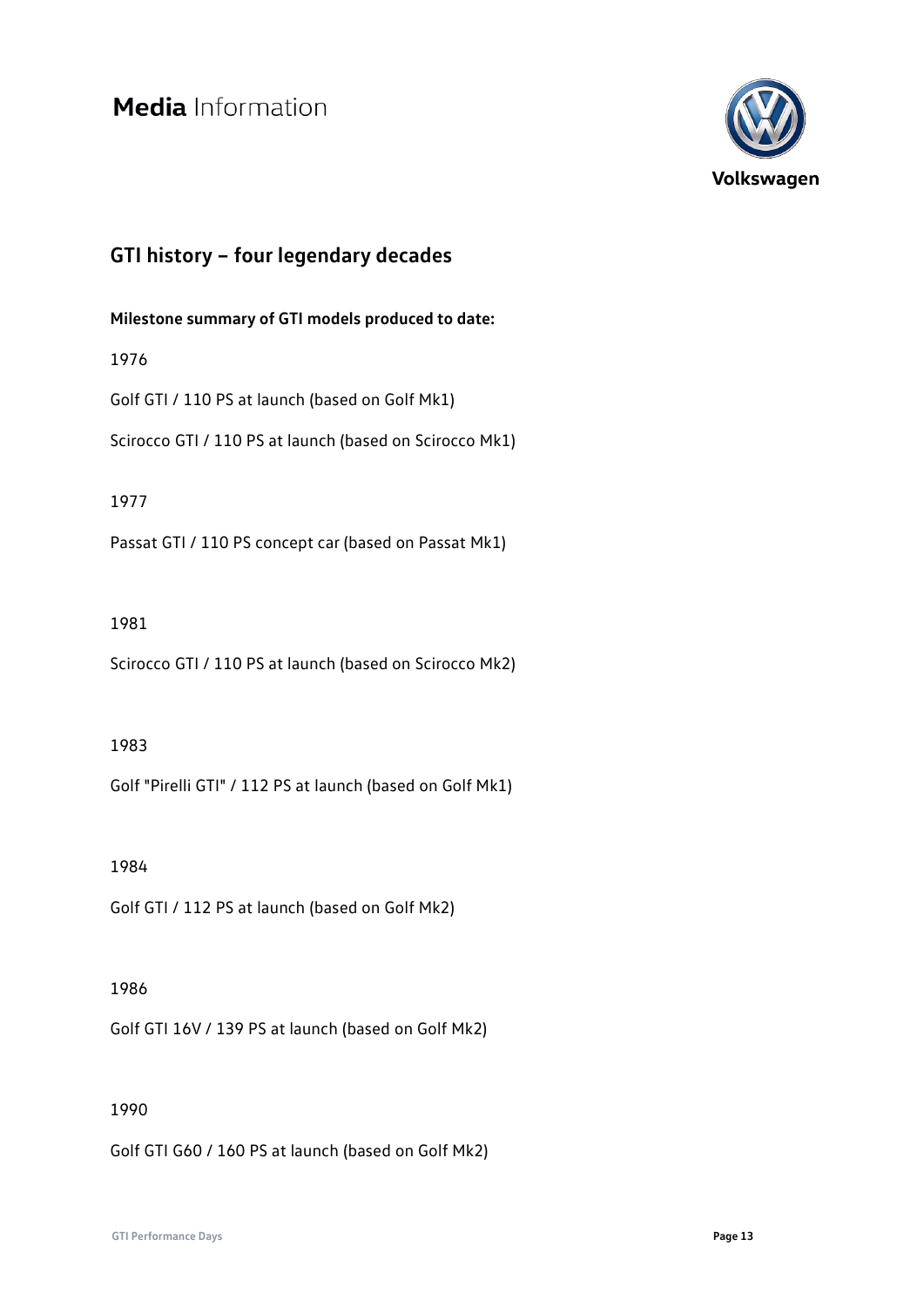

1991

Golf GTI / 115 PS at launch (based on Golf Mk3)

#### 1992

Golf GTI 16V / 150 PS at launch (based on Golf Mk3)

### 1996

Golf GTI "20 Years of the GTI" anniversary model / 150 PS at launch (based on Golf Mk3)

### 1998

Polo GTI / 120 PS at launch (based on Polo Mk3)

Golf GTI / 150 PS at launch (based on Golf Mk4)

#### 2000

Lupo GTI / 125 PS at launch (based on Lupo Mk1)

### 2001

Golf GTI "25 Years of the GTI" anniversary model / 180 PS at launch (based on Golf Mk4)

#### 2004

Golf GTI / 200 PS at launch (based on Golf Mk5)